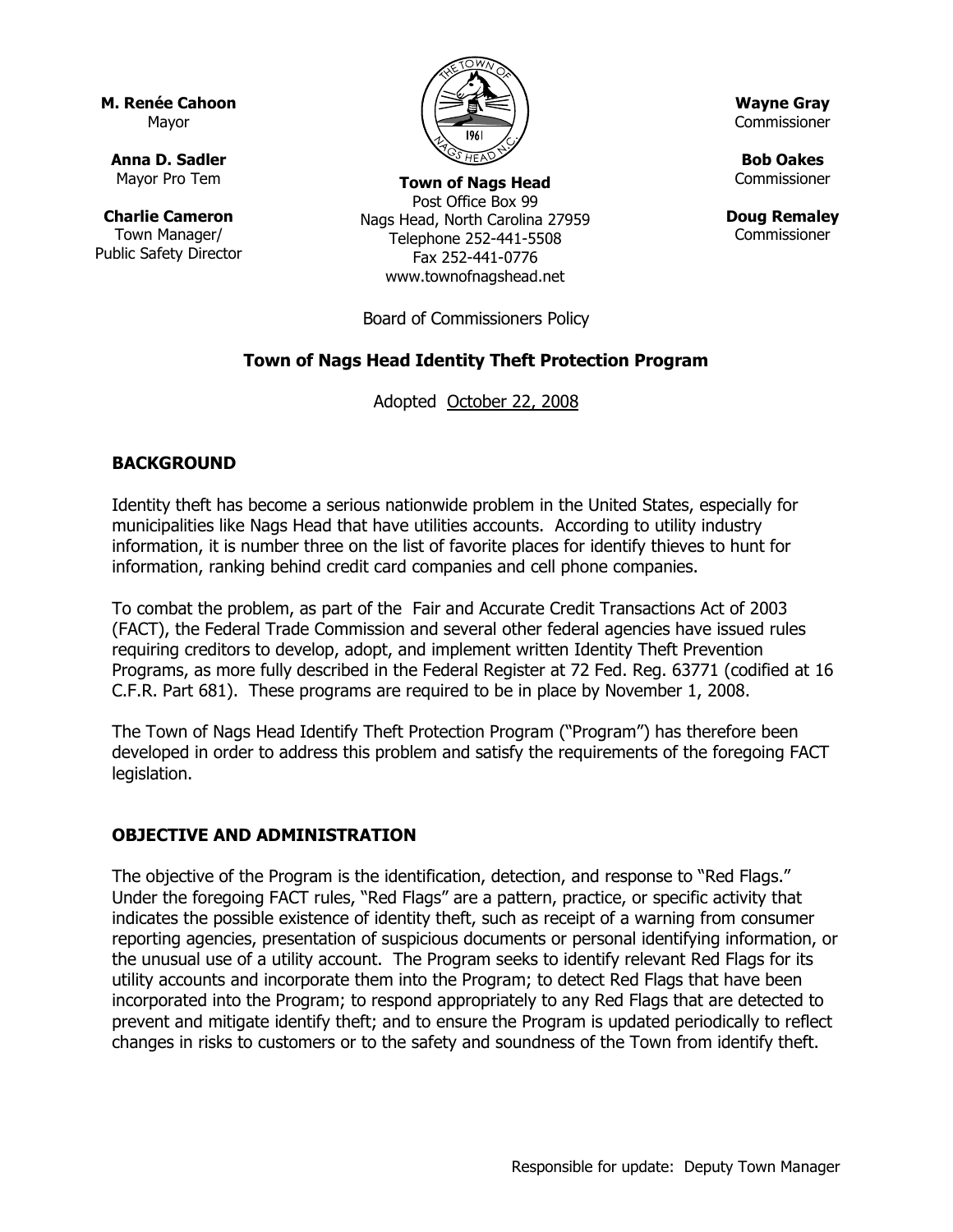The Finance Officer is the designated employee who is responsible for the oversight, implementation, and administration of the Program. The Finance Officer is also responsible for providing training to Town in order to effectively implement the Program.

## **OVERALL DESCRIPTION OF UTILITY SYSTEM**

The Town of Nags Head operates a water system collection service to approximately 4695 customers. Customers are billed bi-monthly; utility accounts are established and maintained for these customers by the Customer Service Coordinator. Payments are processed by the Customer Service Cashier; payments consist of cash, checks, electronic checks, and credit cards which are received by mail, in person at the front desk, on-line or by telephone through a private vendor. The Town currently uses "MUNIS", an accounting and utility billing software. Its utility accounts constitute "covered accounts" under Section 681.2 of the FACT legislation. The Town has on-staff an Information Technology professional who coordinates security for the system by maintaining physical security, firewall security, administration security, network/wireless security, and backup/disaster recovery. Opening and accessing accounts is password protected.

# **CATEGORIES OF RED FLAGS**

### **Alerts, Notifications or Warnings from a Consumer Reporting Agency**

1. A fraud or active duty alert is included with a consumer report.

2. A consumer reporting agency provides a notice of credit freeze in response to a request for a consumer report.

3. A consumer reporting agency provides a notice of address discrepancy, as defined in § 571.82(b) of FACT.

4. A consumer report indicates a pattern of activity that is inconsistent with the history and usual pattern of activity of an applicant or customer, such as:

a. A recent and significant increase in the volume of inquiries;

b. An unusual number of recently established credit relationships;

c. A material change in the use of credit, especially with respect to recently established credit relationships; or

d. An account that was closed for cause or identified for abuse of account privileges.

### **Suspicious Documents**

1. Documents provided for identification appear to have been altered or forged.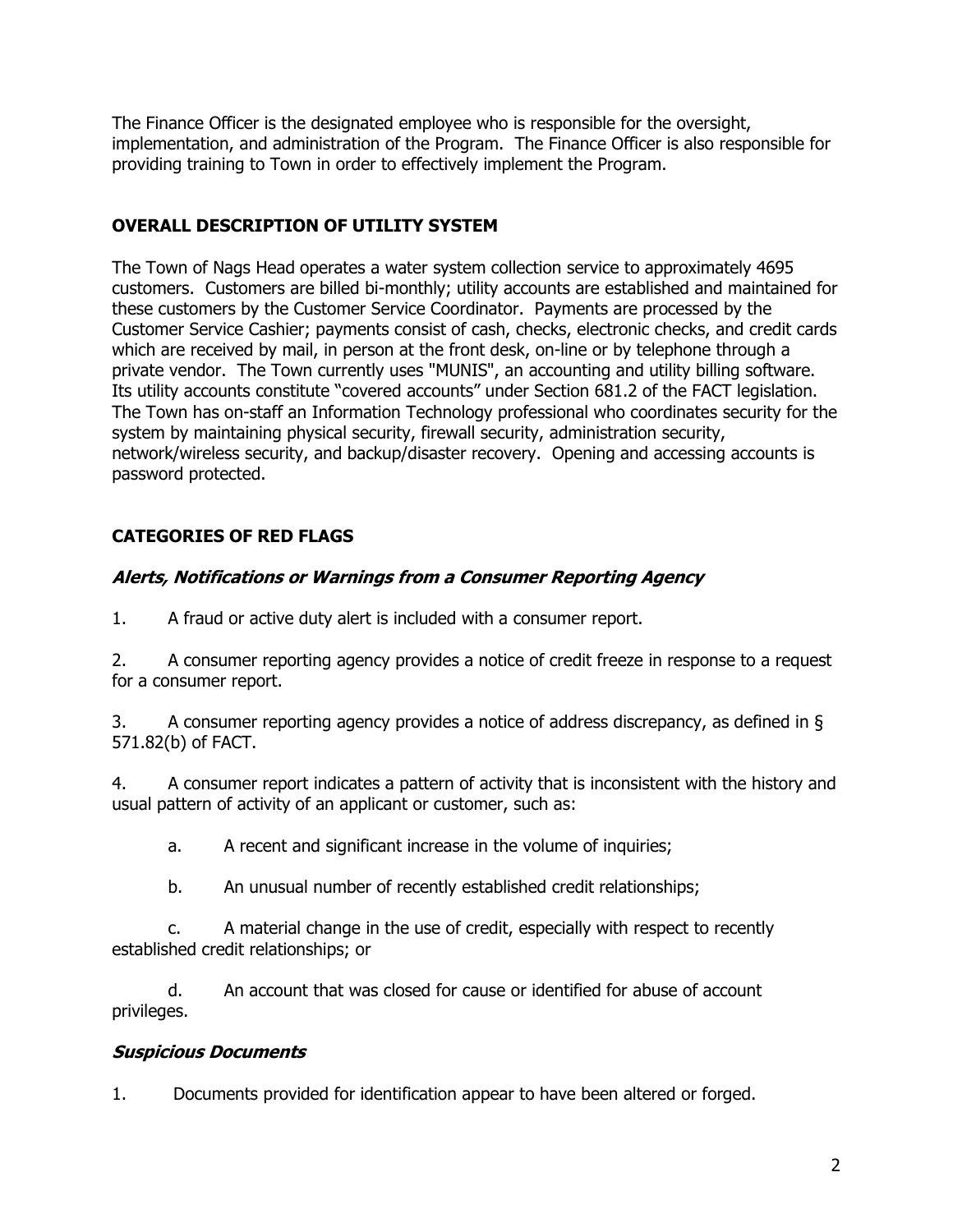2. The photograph or physical description on the identification is not consistent with the appearance of the applicant or customer presenting the identification.

3. Other information on the identification is not consistent with information provided by the person opening a new account or customer presenting the identification.

4. Other information on the identification is not consistent with readily accessible information that is on file with the Town.

5. An application appears to have been altered or forged, or gives the appearance of having been destroyed and reassembled.

### **Suspicious Personal Identifying Information**

1. Personal identifying information provided is inconsistent when compared against external information sources used by the Town. For example:

a. The address does not match any address in the consumer report; or

b. The Social Security Number (SSN) has not been issued, or is listed on the Social Security Administration's Death Master File.

2. Personal identifying information provided by the customer is not consistent with other personal identifying information provided by the customer. For example, there is a lack of correlation between the SSN range and date of birth.

3. Personal identifying information provided is associated with known fraudulent activity as indicated by internal or third-party sources used by the Town. For example:

a. The address on an application is the same as the address provided on a fraudulent application; or

b. The phone number on an application is the same as the number provided on a fraudulent application.

4. Personal identifying information provided is of a type commonly associated with fraudulent activity as indicated by internal or third-party sources used by the Town. For example:

a. The address on an application is fictitious, a mail drop, or a prison; or

b. The phone number is invalid, or is associated with a pager or answering service.

5. The SSN provided is the same as that submitted by other persons opening an account or other customers.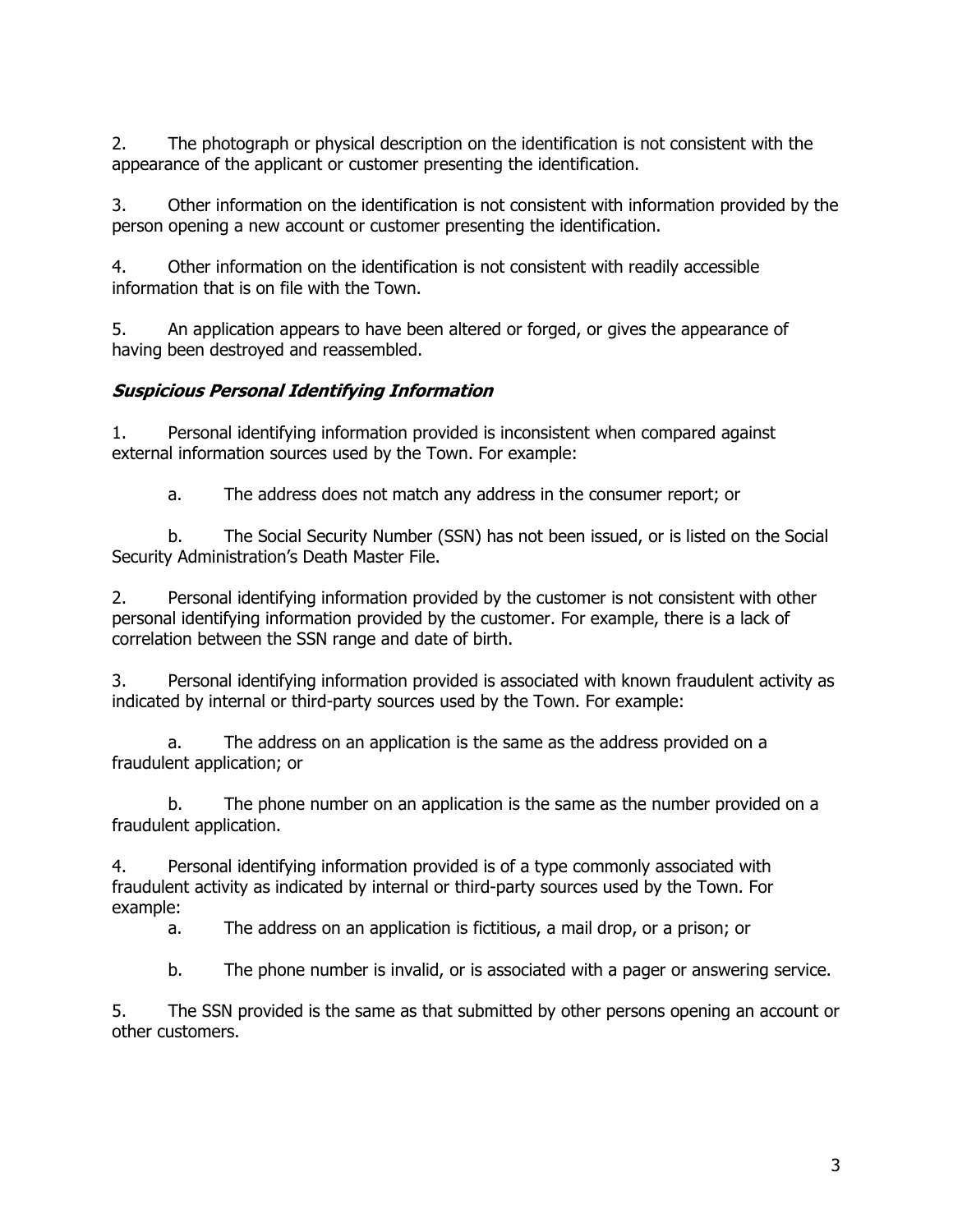6. The address or telephone number provided is the same as or similar to the account number or telephone number submitted by an unusually large number of other persons opening accounts or other customers.

7. The person opening the account or the customer fails to provide all required personal identifying information on an application or in response to notification that the application is incomplete.

8. Personal identifying information provided is not consistent with personal identifying information that is on file with the Town.

### **Unusual Use of, or Suspicious Activity Related to, the Account**

1. Shortly following the notice of a change of address for an account, the Town receives a request for the addition of authorized users on the account.

2. An account is used in a manner that is not consistent with established patterns of activity on the account. There is, for example:

- a. Nonpayment when there is no history of late or missed payments;
- b. A material increase in the use of available credit;
- c. A material change in purchasing or spending patterns;

3. An account that has been inactive for a reasonably lengthy period of time is used (taking into consideration the type of account, the expected pattern of usage and other relevant factors).

4. Mail sent to the customer is returned repeatedly as undeliverable although transactions continue to be conducted in connection with the customer's account.

5. The Town is notified that the customer is not receiving paper account statements.

6. The Town is notified of unauthorized charges or transactions in connection with a customer's account.

#### **Notice from Customers, Victims of Identity Theft, Law Enforcement Authorities, or Other Persons Regarding Possible Identity Theft in Connection With Accounts Held by the Financial Institution or Creditor**

1. The Town is notified by a customer, a victim of identity theft, a law enforcement authority, or any other person that it has opened a fraudulent account for a person engaged in identity theft.